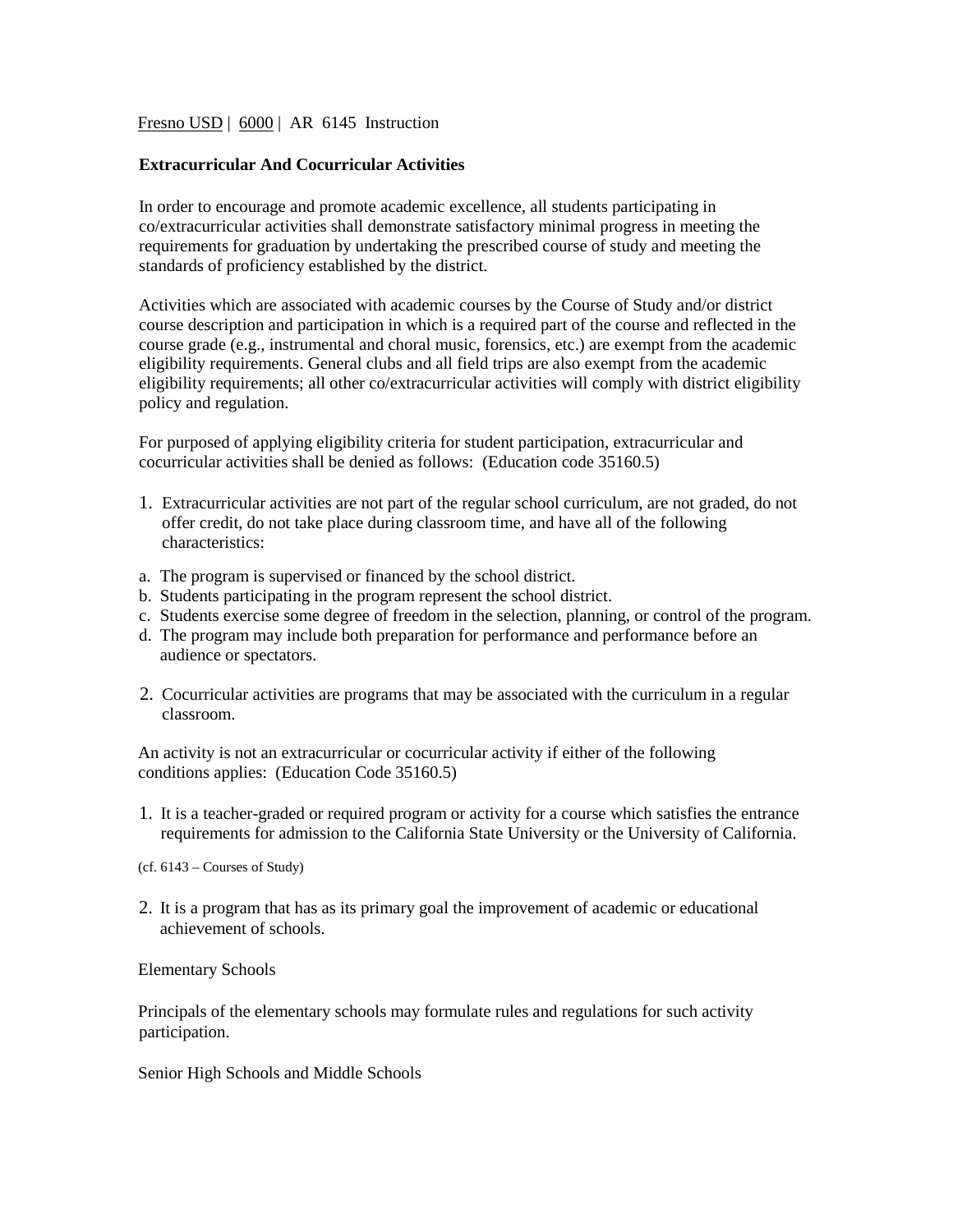To be eligible to participate in the district's extracurricular activity program, or to represent their school in a cocurricular program (except for the exemptions noted above), a student must meet the following academic eligibility requirements:

- 1. Credit Requirements
- a. Initial scholastic eligibility: a student entering 7th grade from the 6th grade may participate in cocurricular and extracurricular activities. However, if the student's educational progress in the first quarter grading period is below a 2.0, that student would be placed on probation.
- b. A student in grades 7 through 12 must be successfully progressing towards the graduation requirements and conforming to and maintaining the grade point requirements as set forth below.
- c. A student in grades 7 through 12, enrolled in a district continuation/ opportunity school program must be in a minimum program as defined by the school and must be successfully progressing toward graduation requirements.
- d. A student in grades 9 through 12 in order to be academically eligible for activity participation must be currently enrolled for a minimum of 25 semester credits of work and have passed at least 20 semester credits of work at the completion of the last regular grading period.

# 2. Eligibility Requirements

The grade point average (GPA) used to determine eligibility for extracurricular and cocurricular activities shall be based on grades of the last previous grading period during which the student attended class at least a majority of the time. If a student was not in attendance for all, or a majority of, the grading period due to absences excused by the school for reasons such as serious illness or injury, approved travel, or work, the GPA used to determine eligibility shall be the grading period immediately prior to the excluded grading period(s). (Education Code 35160.5)

- a. The grade point average and determination of eligibility shall be based on quarter grades. Continuation/opportunity programs may require that grade point average eligibility will be determined at times that address the unique structure of their educational program. Students will become eligible/ ineligible effective the first Thursday following the close of the grading period.
- b. To be eligible to participate in activities, a student in grades 7 through 12 must have earned a minimum 2.0 grade point average during the regular school grading period immediately preceding that of participation. All classes in which a student is enrolled during the academic year and summer school are to be included in the computation of the GPA. Summer school grades will be applied to the GPA for the second spring semester quarter.
- c. A student in grades 7 through 12 who does not meet grade point requirements in the previous grading period will be allowed to participate and perform in extracurricular and cocurricular activities during a probationary grading period. The student must meet a minimum of 20 credit requirements during all grading periods of participation.
- d. When a student goes on probation, they are still eligible to participate in extracurricular or cocurricular activities. The student must show progress in meeting the academic requirements, including the use of support services, counseling, and tutoring.
- e. A student in grades 7 through 12 who does not meet credit and grade point requirements during the probationary period shall not be allowed to perform in extracurricular and cocurricular activities in the subsequent grading period. Student will remain ineligible until a 2.0 GPA is achieved on a quarterly report card.